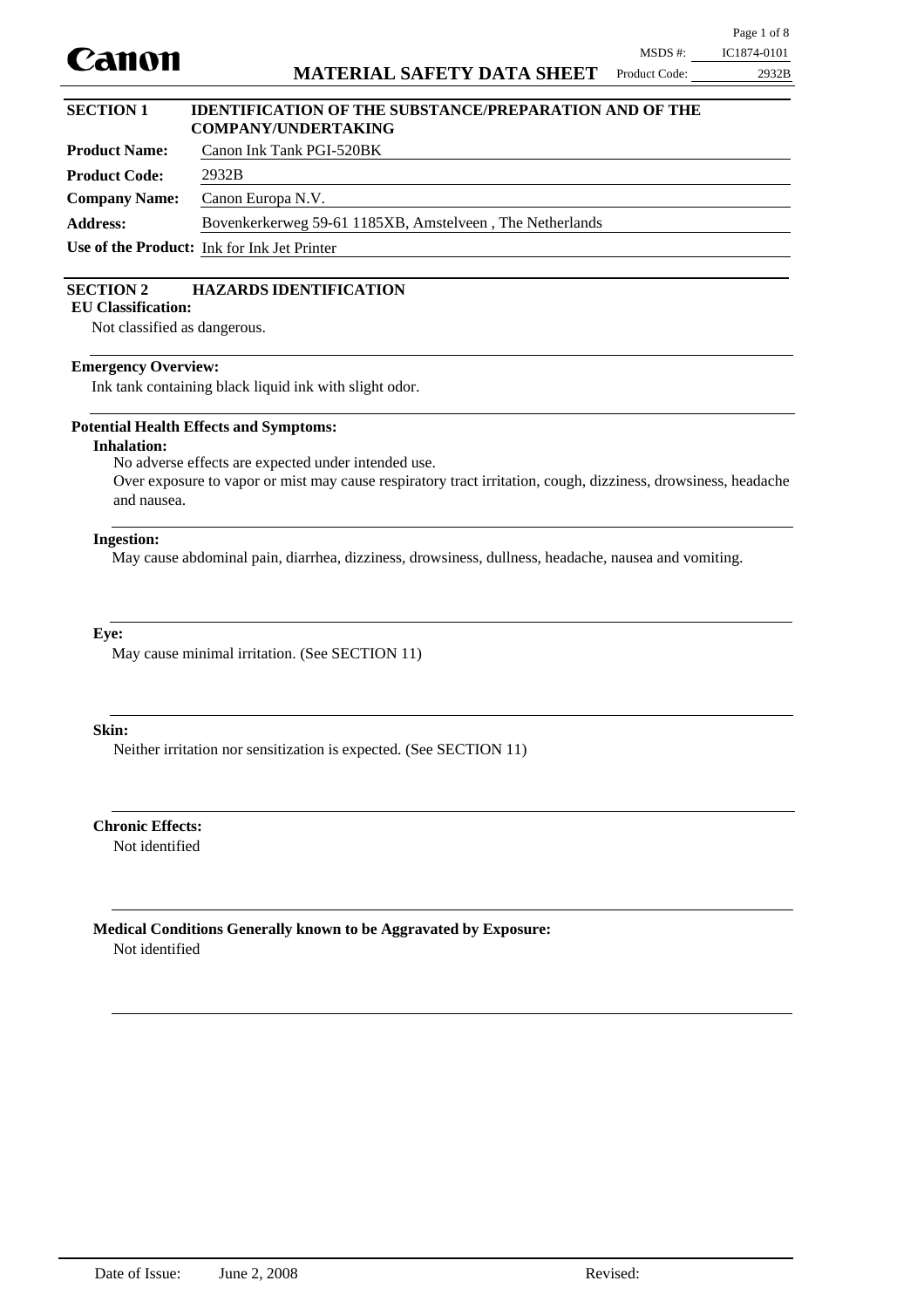

# **MATERIAL SAFETY DATA SHEET**

Page 2 of 8

MSDS #: IC1874-0101

#### Product Code: 2932B

| <b>SECTION 3</b><br>$\langle$ Ingredient(s) $>$ |                             | <b>COMPOSITION/INFORMATION ON INGREDIENTS</b> |                        |                                                                                                                    |                                           |                 |                 |
|-------------------------------------------------|-----------------------------|-----------------------------------------------|------------------------|--------------------------------------------------------------------------------------------------------------------|-------------------------------------------|-----------------|-----------------|
| <b>Chemical Name /</b><br><b>Generic Name</b>   | $CAS$ #/<br>EC#             | Weight<br>$\mathbf{0}_{\mathbf{0}}^{\prime}$  | EU Symbol/<br>R-Phrase | <b>USA</b><br><b>OSHA PEL</b>                                                                                      | <b>ACGIHTLV</b>                           | ${\bf EU~ILV}$  | $\bf{DFG}$ MAK  |
| Glycerin                                        | $56 - 81 - 5/$<br>200-289-5 | $5$ - $10\,$                                  | None / None            | (as mist)<br>Total dust<br>$\text{TWA}=15\ \text{mg/m}^3$<br>Respirable<br>fraction<br>$TWA = 5$ mg/m <sup>3</sup> | (as mist)<br>$TWA = 10$ mg/m <sup>3</sup> | Not established | Not established |
| Glycol                                          | Confidential                | $5 - 10$                                      | None / None            | Not established                                                                                                    | Not established                           | Not established | Not established |
| Lactam                                          | Confidential                | $5 - 10$                                      | None / None            | Not established                                                                                                    | Not established                           | Not established | Not established |
| Water                                           | 7732-18-5 /<br>231-791-2    | $60 - 80$                                     | None / None            | Not established                                                                                                    | Not established                           | Not established | Not established |

#### **< Carcinogen >**

No component of this ink is listed as a human carcinogen or a potential carcinogen in IARC Monographs, NTP, OSHA regulations or Annex I to Directive 67/548/EEC.

#### **< PBT substance and vPvB substance >**

No component of this ink is a PBT or vPvB substance under Regulation (EC)1907/2006.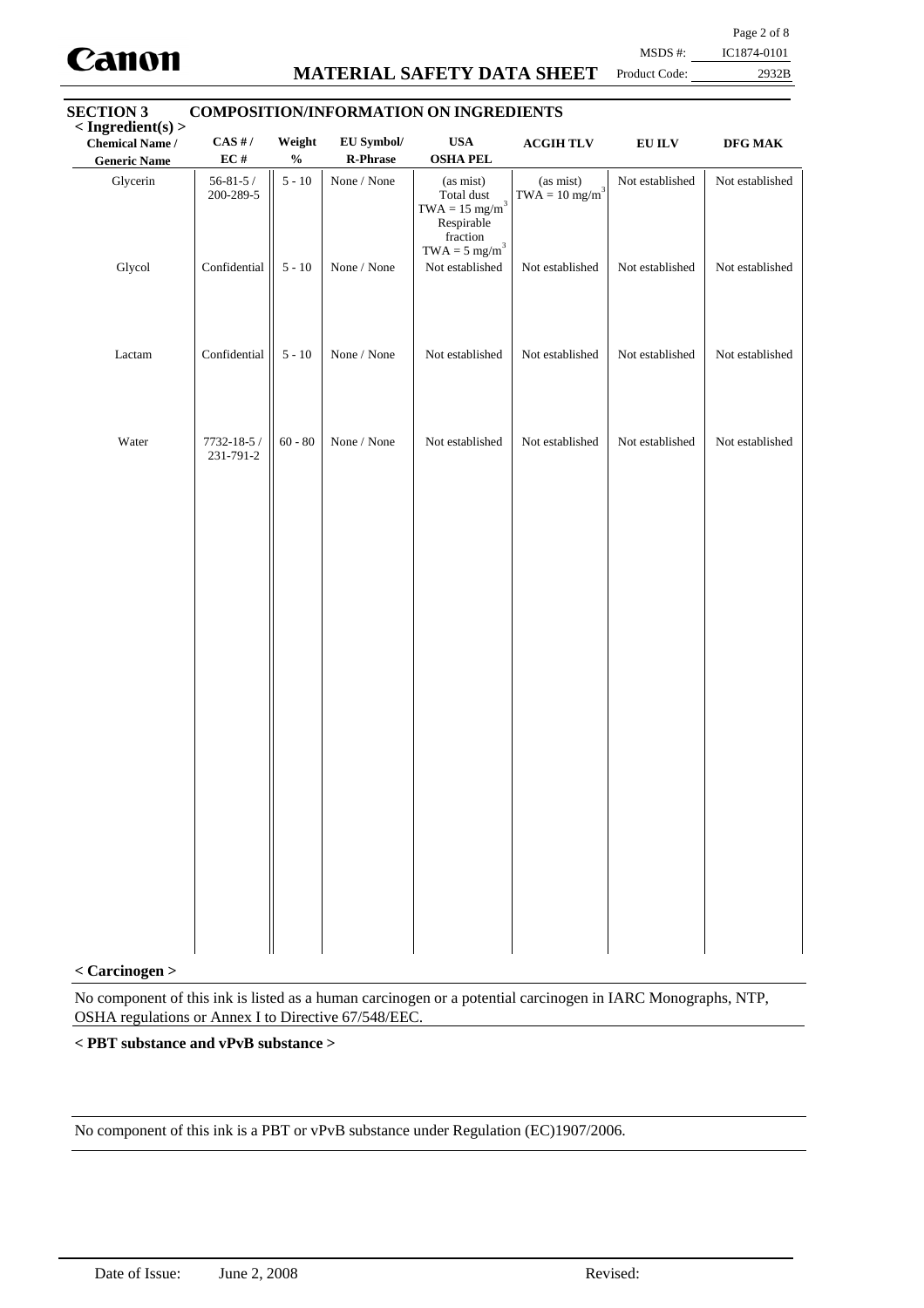

# $CO<sub>2</sub>$ , water, foam or dry chemicals **Extinguishing Media:** None **Special Fire Fighting Procedures:** None **Unusual Fire and Explosion Hazards:** CO, CO<sub>2</sub>, NO<sub>x</sub> and SO<sub>x</sub> **Hazardous Combustion Products:** None **Other Properties:** Avoid contact with skin, eyes and clothing. **Personal Precautions:** Do not release to sewer, surface water or ground water. **Environmental Precautions:** Wipe off with wet cloth or paper. **Method for Cleaning Up: Fire and Explosive Properties (See also SECTION 9): Unsuitable Extinguishing Media:** None **SECTION 6 ACCIDENTAL RELEASE MEASURES SECTION 5 FIRE FIGHTING MEASURES** Use with adequate ventilation. Avoid contact with skin, eyes and clothing. **Handling: SECTION 7 HANDLING AND STORAGE** If symptoms are experienced, move victim to fresh air and obtain medical advice. **Inhalation:** Rinse mouth. Give one or two glasses of water. If irritation or discomfort occurs, obtain medical advice immediately. **Ingestion:** Immediately flush with lukewarm, gently flowing water for 5 minutes or until the chemical is removed. If irritation persists, obtain medical advice immediately. **Eye: Note to Physicians: First Aid Measures: SECTION 4 FIRST AID MEASURES** None **Skin:** Wash with water and soap or mild detergent. If irritation persists, obtain medical advice. **Fire Fighting Measures:**

In case of contact, wash out the contaminated area immediately.

#### **Storage:**

Keep in a cool and dry place.

Protect from sunlight.

Keep out of the reach of children.

#### **Specific Uses:**

Ink for Ink Jet Printer. For more information, please refer to the instruction of this product.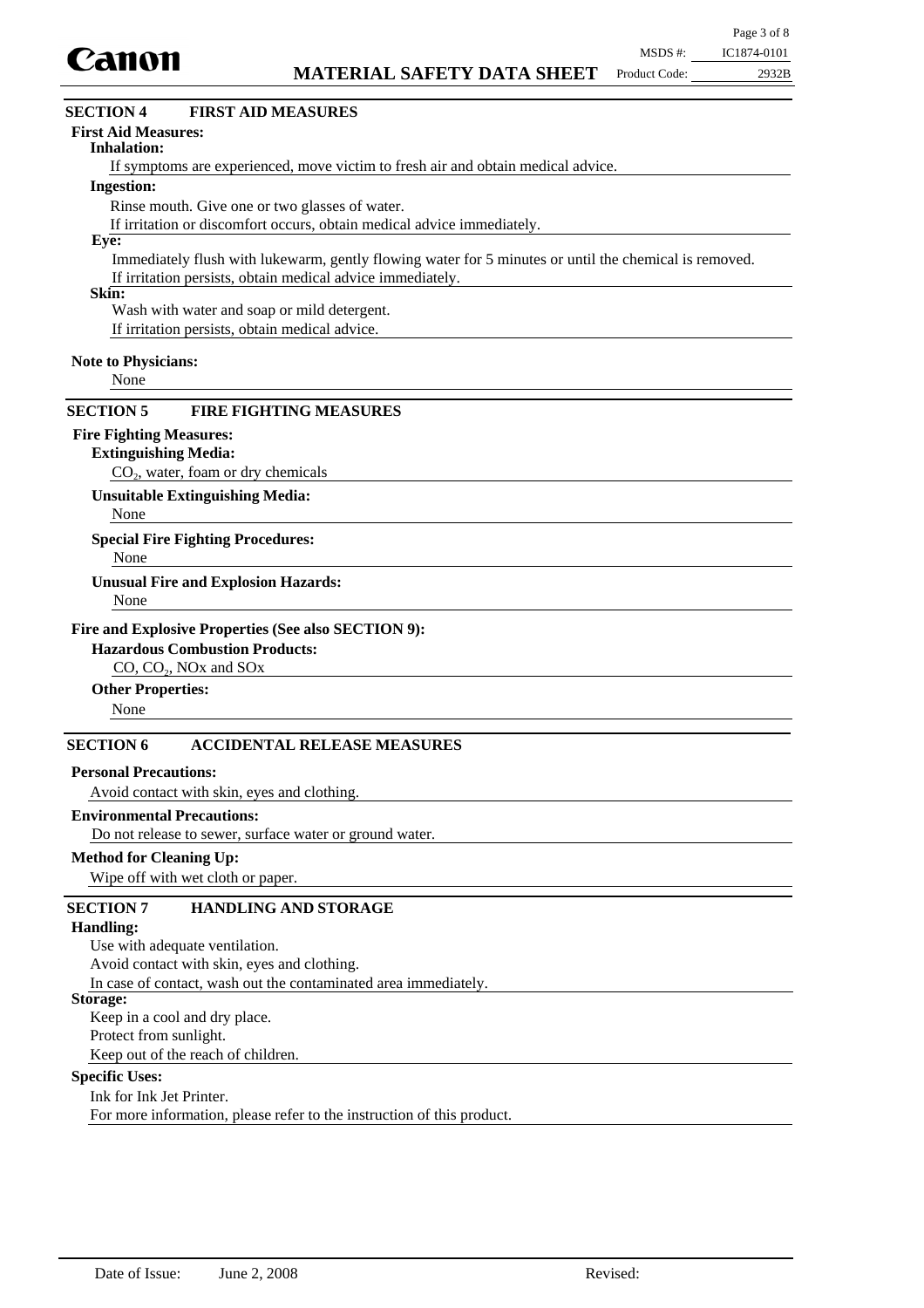|                                                                                            |                                                       |               | Page 4 of 8 |
|--------------------------------------------------------------------------------------------|-------------------------------------------------------|---------------|-------------|
| Canon                                                                                      |                                                       | $MSDS$ #:     | IC1874-0101 |
|                                                                                            | <b>MATERIAL SAFETY DATA SHEET</b>                     | Product Code: | 2932B       |
| <b>SECTION 8</b>                                                                           | <b>EXPOSURE CONTROLS / PERSONAL PROTECTION</b>        |               |             |
| <b>Exposure Guidelines:</b>                                                                | Not established for this ink. (See also SECTION 3)    |               |             |
| <b>Engineering Controls:</b>                                                               | Use adequate ventilation.                             |               |             |
| <b>Personal Protection Equipment(s):</b>                                                   |                                                       |               |             |
| <b>Respiratory Protection:</b> $\Box$ Required $\boxtimes$ Not Required<br>$\Box$ Required | $\boxtimes$ Not Required                              |               |             |
| <b>Eye/Face Protection:</b>                                                                |                                                       |               |             |
| <b>Skin Protection:</b><br>$\Box$ Required                                                 | $\boxtimes$ Not Required                              |               |             |
| <b>SECTION 9</b>                                                                           | PHYSICAL AND CHEMICAL PROPERTIES                      |               |             |
| Appearance:                                                                                | Black liquid                                          |               |             |
| Odor:                                                                                      | Slight odor                                           |               |             |
| pH:                                                                                        | $7 - 8$                                               |               |             |
| <b>Boiling Point/Range(°C):</b>                                                            | Not available                                         |               |             |
| Melting Point/Range(°C):                                                                   | Not available                                         |               |             |
| Decomposition Temperature(°C):                                                             | Not available                                         |               |             |
| Flash Point(°C):                                                                           | None (Estimate)                                       |               |             |
| <b>Flammable (Explosive) Limits:</b>                                                       | Not available                                         |               |             |
| <b>Autoignition Temperature(°C):</b>                                                       | Not available                                         |               |             |
| <b>Flammability:</b>                                                                       | Neither flammable nor combustible.                    |               |             |
| <b>Explosive Properties:</b>                                                               | None (Estimate)                                       |               |             |
| <b>Oxidizing Properties:</b>                                                               | None (Estimate)                                       |               |             |
| <b>Vapor Pressure:</b>                                                                     | Not available                                         |               |             |
| <b>Vapor Density:</b>                                                                      | Not available                                         |               |             |
| <b>Density / Specific Gravity:</b>                                                         | $1.0 - 1.1$                                           |               |             |
| <b>Water Solubility:</b>                                                                   | Miscible                                              |               |             |
| <b>Fat Solubility:</b>                                                                     | Not available                                         |               |             |
| Partition Coefficient (n-Octanol/Water): Not available                                     |                                                       |               |             |
| Percent Volatile (%):                                                                      | $60 - 80$                                             |               |             |
| <b>Evaporation Rate:</b>                                                                   | Not available                                         |               |             |
| Viscosity (mPa s):                                                                         | $1 - 5$                                               |               |             |
| <b>SECTION 10</b><br>STABILITY AND REACTIVITY                                              |                                                       |               |             |
| <b>Stability:</b>                                                                          | $\boxtimes$ Stable<br>$\Box$ Unstable                 |               |             |
| <b>Conditions to Avoid:</b>                                                                | None                                                  |               |             |
| <b>Materials to Avoid:</b>                                                                 | Acids, bases, oxidizing materials and reducing agents |               |             |
| <b>Hazardous Decomposition Products:</b>                                                   | $CO$ , $CO2$ , NOx, SOx and Ammonia                   |               |             |
| <b>Hazardous Polymerization:</b>                                                           | $\Box$ May Occur $\boxtimes$ Will Not Occur           |               |             |
| <b>Conditions to Avoid:</b>                                                                | None                                                  |               |             |
|                                                                                            |                                                       |               |             |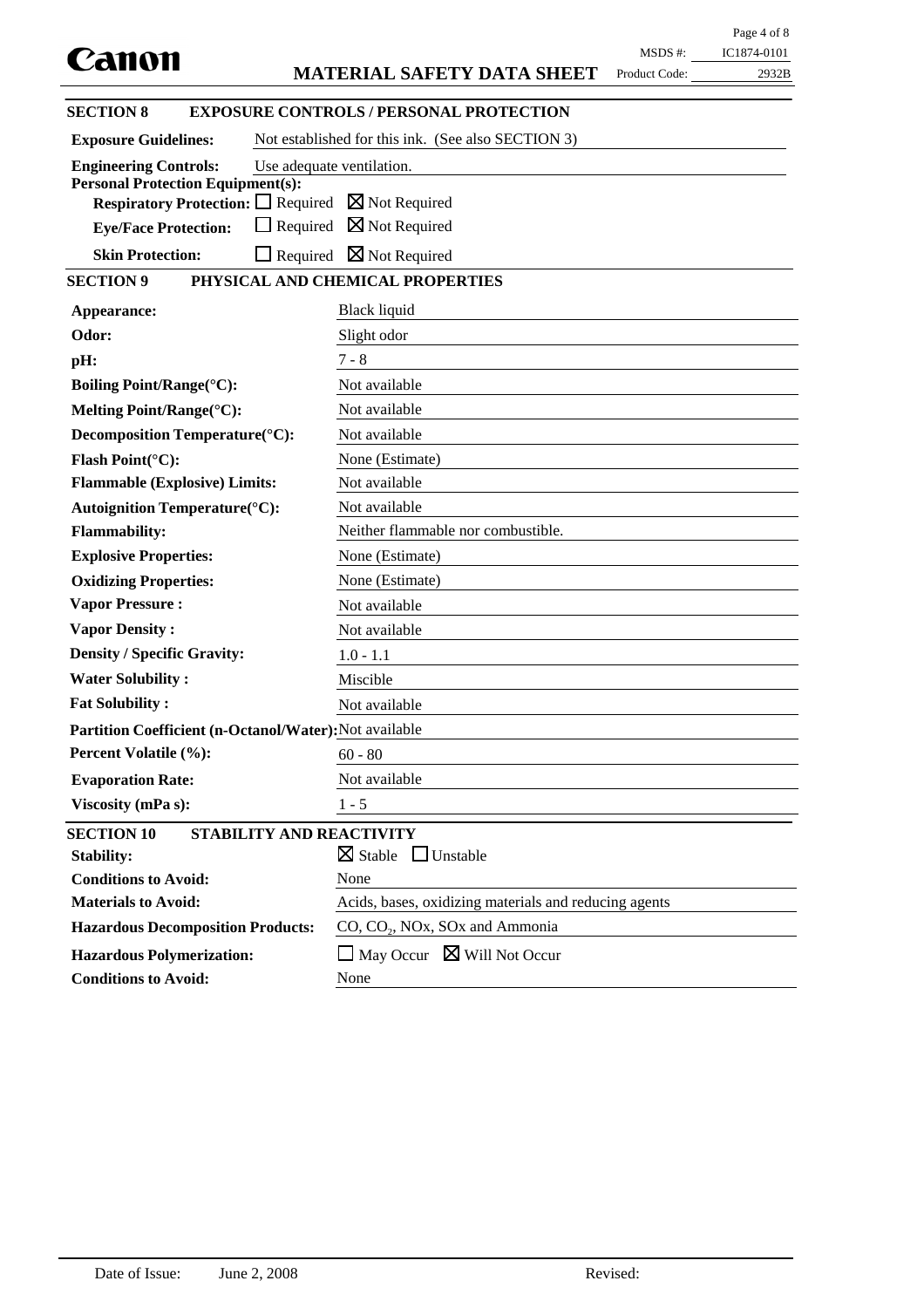| MSDS #:       | IC1874-0101 |
|---------------|-------------|
| Product Code: | 2932B       |

| <b>SECTION 11</b><br><b>TOXICOLOGICAL INFORMATION</b> |
|-------------------------------------------------------|
| <b>Acute Toxicity:</b>                                |
| <b>Inhalation:</b>                                    |
| Not available                                         |
| <b>Ingestion:</b>                                     |
| Not available                                         |
| Eye:                                                  |
| Minimal irritant (rabbit) (Estimate)                  |
| OECD Guidelines No. 405 (2002), 2004/73/EC Method B5  |
| Skin:                                                 |
| Non-irritant (rabbit) (Estimate)                      |
| OECD Guidelines No. 404 (2002), 2004/73/EC Method B4  |
| <b>Sensitization:</b>                                 |
| Non-sensitizer (mouse) (Estimate)                     |
| OECD Guidelines No. 429 (2002), 2004/73/EC Method B42 |
| <b>Mutagenicity:</b>                                  |
| Ames test: Negative (S. typhimurium & E. Coli)        |
| <b>Reproductive Toxicity:</b>                         |
| Not available                                         |
| <b>Carcinogenicity:</b>                               |
| Not available                                         |
| <b>Others:</b>                                        |
| Not available                                         |
|                                                       |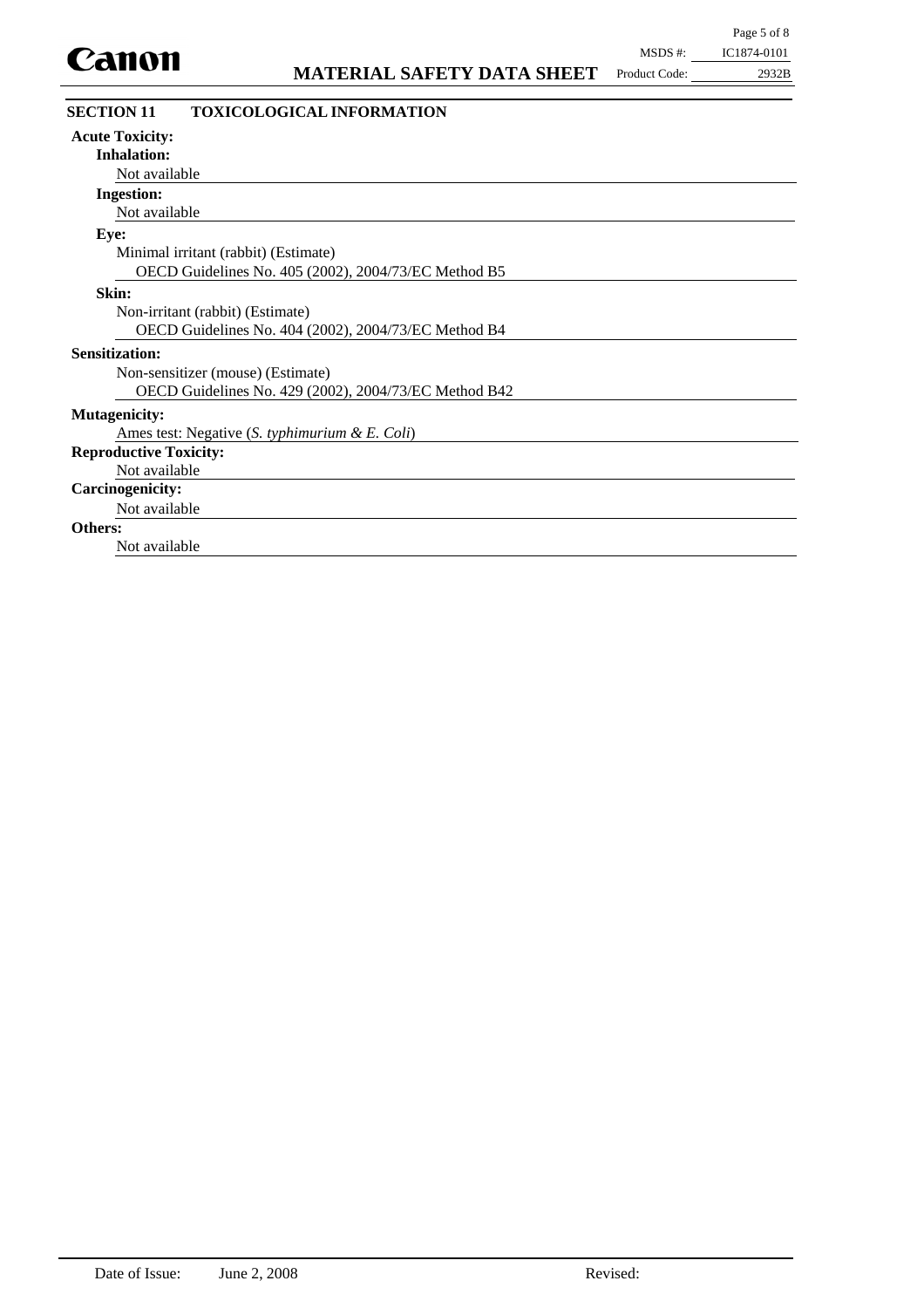| Canon                                           |                                                                                                | MSDS #:       | IC1874-0101 |
|-------------------------------------------------|------------------------------------------------------------------------------------------------|---------------|-------------|
|                                                 | <b>MATERIAL SAFETY DATA SHEET</b>                                                              | Product Code: | 2932B       |
| <b>SECTION 12</b>                               | <b>ECOLOGICAL INFORMATION</b>                                                                  |               |             |
| <b>Mobility:</b>                                | Not available                                                                                  |               |             |
| <b>Persistence</b><br>/ Degradability:          | Not available                                                                                  |               |             |
| <b>Bioaccumulation:</b>                         | Not available                                                                                  |               |             |
| <b>Ecotoxicity:</b>                             | Not available                                                                                  |               |             |
| <b>Other Adverse Effects:</b>                   | Not available                                                                                  |               |             |
| <b>SECTION 13</b><br><b>Method of Disposal:</b> | <b>DISPOSAL CONSIDERATIONS</b><br>Disposal should be subject to federal, state and local laws. |               |             |
| <b>SECTION 14</b>                               | <b>TRANSPORT INFORMATION</b>                                                                   |               |             |
| $UN#$ :                                         | None                                                                                           |               |             |
| <b>UN Shipping Name: None</b>                   |                                                                                                |               |             |
| <b>UN Classification:</b>                       | None                                                                                           |               |             |
| <b>UN Packing Group: None</b>                   |                                                                                                |               |             |
| <b>Marine Pollutant:</b>                        | $\Box$ Yes<br>Chemical name (wt%):<br>$\boxtimes$ No                                           |               |             |
| <b>Special Precautions: None</b>                |                                                                                                |               |             |
| <b>SECTION 15</b>                               | <b>REGULATORY INFORMATION</b>                                                                  |               |             |
| $\le$ EU Information $>$                        |                                                                                                |               |             |
| <b>Information on the Label:</b>                |                                                                                                |               |             |
|                                                 | <b>Symbol &amp; Indication:</b> Not required                                                   |               |             |
| <b>R-Phrase:</b><br>Not required                |                                                                                                |               |             |
| <b>S-Phrase:</b>                                |                                                                                                |               |             |
| Not required                                    |                                                                                                |               |             |
| <b>Dangerous Component(s):</b><br>Not required  |                                                                                                |               |             |
|                                                 | <b>Special Precautions under 1999/45/EC Annex V:</b>                                           |               |             |
| Not required                                    |                                                                                                |               |             |
|                                                 | Specific Provisions in Relation to Protection of Man or the Environment:                       |               |             |
| 76/769/EEC:                                     | Not regulated                                                                                  |               |             |
| (EC)2037/2000: Not regulated                    |                                                                                                |               |             |
| (EC)304/2003:                                   | Not regulated                                                                                  |               |             |
| Others:                                         | None                                                                                           |               |             |

Page 6 of 8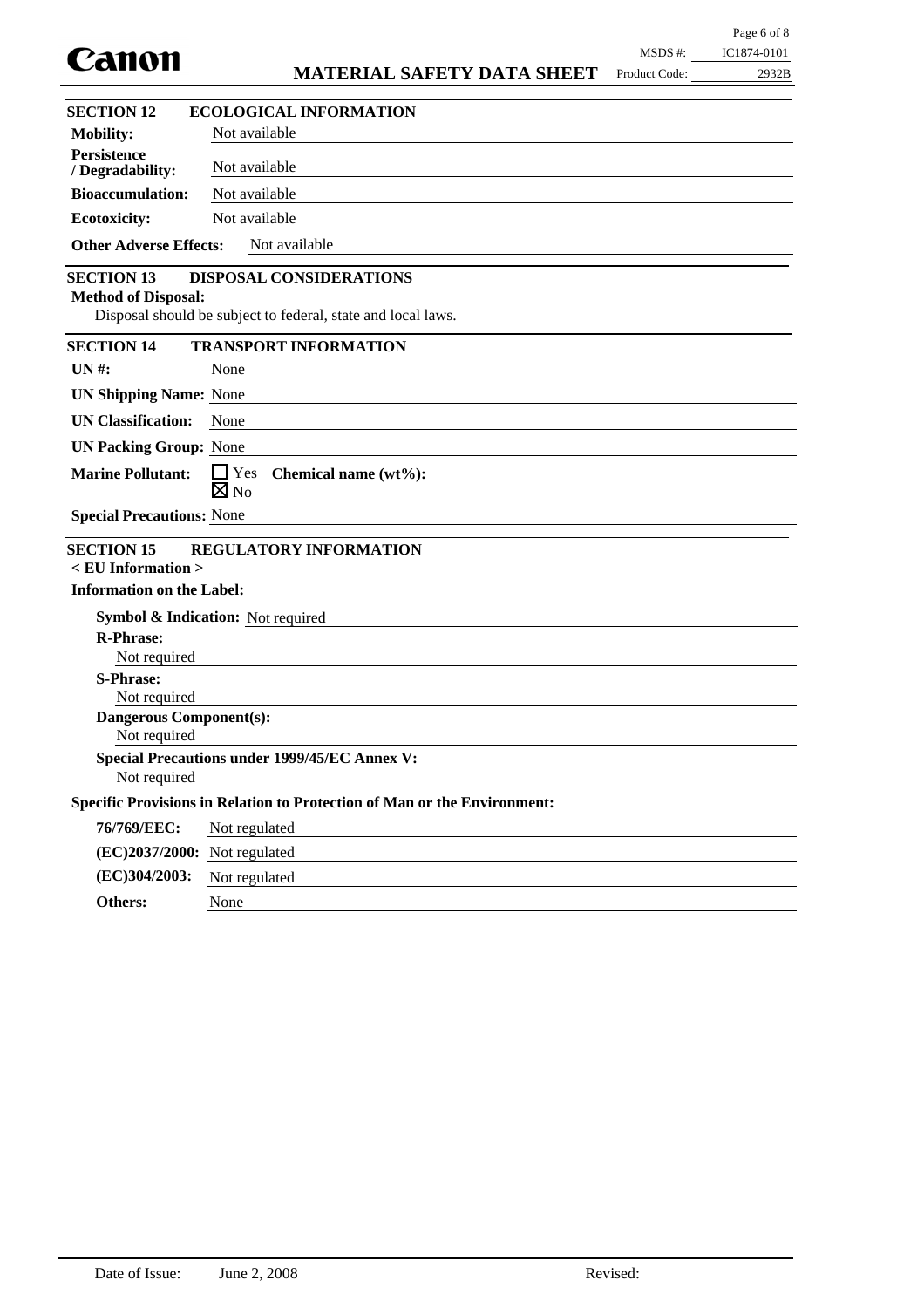| $<$ USA Information $>$                                    |              |                                                                                            |          |  |
|------------------------------------------------------------|--------------|--------------------------------------------------------------------------------------------|----------|--|
| <b>Information on the Labelunder FHSA:</b>                 |              |                                                                                            |          |  |
| <b>Signal Word:</b>                                        | Not required |                                                                                            |          |  |
| <b>Hazard warning:</b><br>Not required                     |              |                                                                                            |          |  |
| <b>Safety Advice:</b><br>Not required                      |              |                                                                                            |          |  |
| <b>Hazardous Component(s):</b><br>Not required             |              |                                                                                            |          |  |
| <b>SARA Title III §313:</b><br><b>Chemical Name</b>        |              |                                                                                            | Weight % |  |
| None                                                       |              |                                                                                            |          |  |
| <b>California Proposition 65:</b><br><b>Chemical Name</b>  |              |                                                                                            | Weight % |  |
| None                                                       |              |                                                                                            |          |  |
| < Canada Information ><br><b>WHMIS Controlled Product:</b> |              | Not applicable (Manufactured article)                                                      |          |  |
| < Australia Information >                                  |              | Statement of Hazardous Nature: Not classified as hazardous according to criteria of NOHSC. |          |  |

## **SECTION 16 OTHER INFORMATION**

<Term explanation>

Estimate: Estimate based on data of similar ink or the ingredient(s).